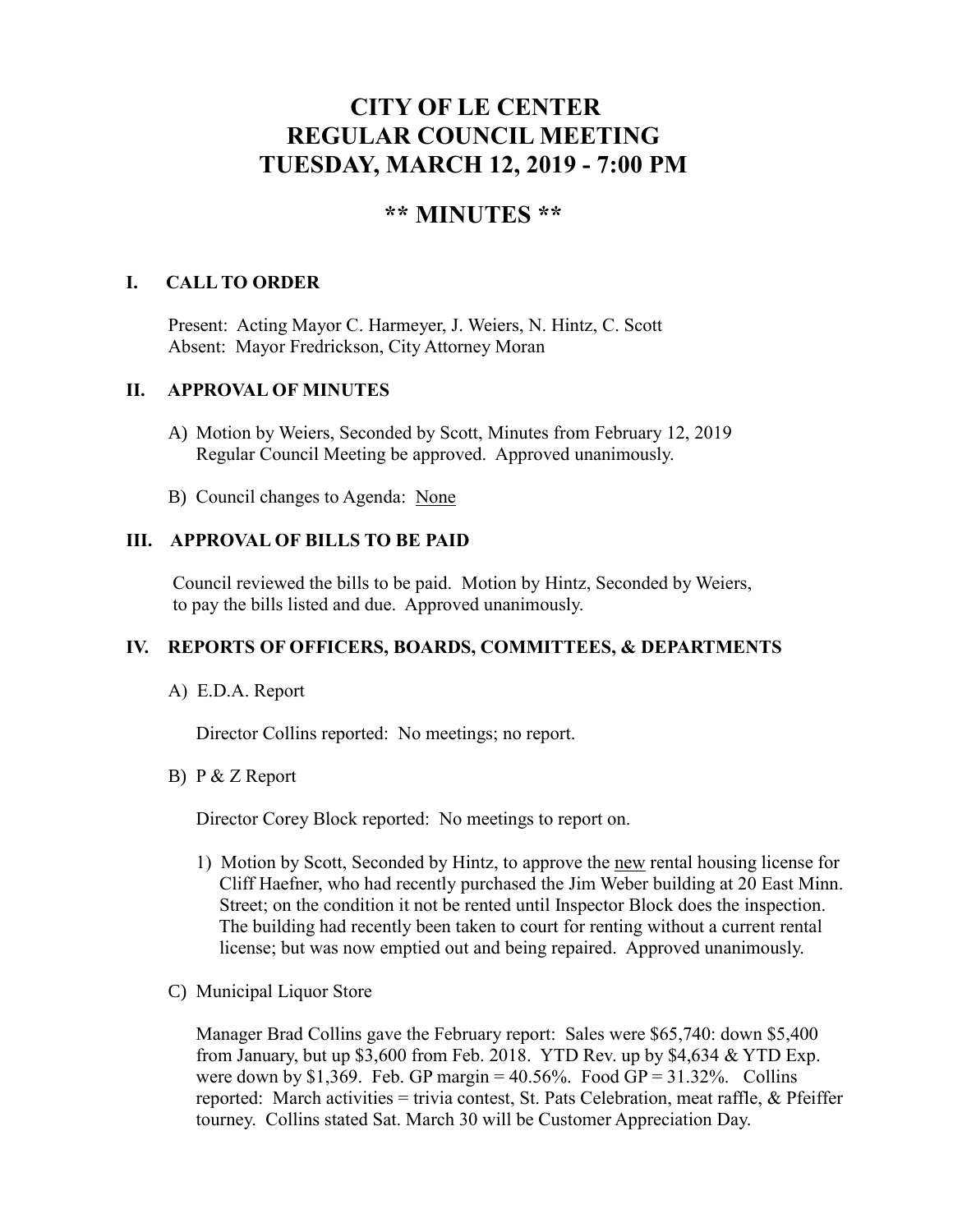D) Police Department

.

Police Chief Pfarr reported on the police activities for month of February: 195 calls  $@$  2,415 miles patrolled/ total calls up 16%, total miles up 3% for the year. Pfarr reported: dealing with the snow; parking tickets, accidents, etc.

E) Water, Sewer, Streets, Parks Departments

Public Works Supt. Curt Roemhildt reported:

- Water Treatment Plant- R.O. was malfunctioning; now repaired and working again.
- Waste Water Plant- bar screen was down; now repaired and working again.
- Streets-Roemhildt stated it is important to issue the tickets for snow parking; just to be able to plow and keep the streets clean. It helps a lot.
- Skating rink- is not being used much, with all the snow.
- F) Bolton & Menk Engineering
	- 1) Engineer Joel Hawbaker explained the County Justice Center storm water pond, provided maps, plans, & logistics proposed by the county. Administrator Collins read the email from City Attorney Moran to County Administrator Pettis giving his city approval if the following conditions were met:
		- 1) County will pay for maintenance of the existing pond at time of construction.
		- 2) County agrees to maintain the new pond after construction is complete.
		- 3) The CITY will own the storm sewer line in its Right of Way.
		- 4) The city will notify the county if an adjacent property requests to outlet into this storm sewer line.
		- 5) County will move the excess pond dirt to the parcel across the street for the new city berm being constructed. (approx. 1,320 CY of material)

 Motion by Scott, Seconded by Hintz, Yes city authorizes approval of the County Justice Center storm sewer line project based on the recommendation of Attorney Moran and including the five (5) points listed above; and the supervision of city engineer Bolton & Menk. Approved unanimously.

G) County Fair- Nancy Stauff & Jo Blaschko

 Ms. Stauff reported: Chad Washa is new Fair president/ Art Gorgen is still secretary/ applying for Legacy grants for fans & lighting in the new show barn. New events will include Archery education & shooting clinics on the baseball field (ok'd) and possibly a flea market sale. Ranch Rodeo will return again.

#### **V. PUBLIC FORUM**

 There were no petitions, requests, comments, or communications from the general public. Guest: Layne Wilbright, new TCU School Community Ed Director, updated the council on the many activities of the Community Education programs.